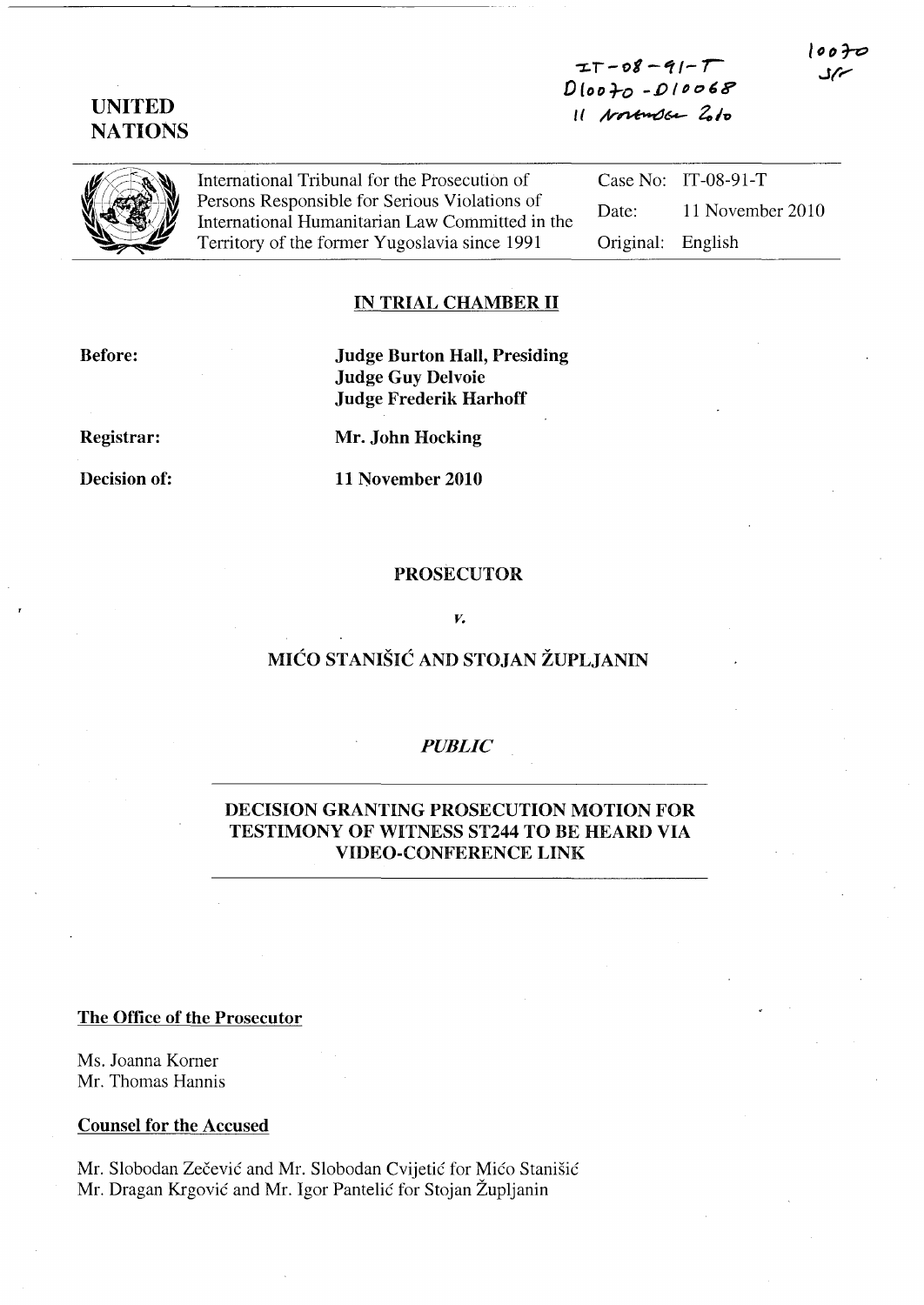**TRIAL CHAMBER 11** ("Trial Chamber") of the International Tribunal for the Prosecution of Persons Responsible for Serious Violations of International Humanitarian Law Committed in the Territory of the former Yugoslavia since 1991 ("Tribunal");

**BEING SEISED** of the "Prosecution's motion for testimony of witness ST244 to be heard via video-conference link, with annex A", filed confidentially on 4 November 2010 ("Motion"), whereby the Prosecution requests that ST244 testify via video-conference link from Sweden<sup>1</sup> pursuant to Rule 81 *his* of the Rules of Procedure and Evidence ("Rules");

**NOTING** that the Motion includes a medical certificate provided by ST244's physicians;<sup>2</sup>

**NOTING** that at the hearing on 5 November 2010 the Defence of Mico Stanišic and the Defence of Stojan Zupljanin stated that they do not object to this witness being heard via video-conference  $link:$ <sup>3</sup>

**CONSIDERING** that hearing testimony by video-conference link does not violate the rights of the . accused to cross-examine the witness and to confront the witness directly and that, according to the jurisprudence of the Tribunal, testimony of witnesses by video-conference link has as much probative value as testimony presented in the courtroom;<sup>4</sup>

**CONSIDERING** that the Prosecution has, on the basis of the Motion and the attached medical certificate, demonstrated that it is in the interests of justice to hear the testimony of the witness via video-conference link on 1 December 2010;

**PURSUANT TO** Rules 54 and 81 *his;* 

**GRANTS** the Motion; and

**ORDERS** as follows:

a. The witness shall testify via video-conference link from Sweden on 1 December 2010, or on a date to be decided should the witness order be amended;

 $<sup>1</sup>$  Motion, para. 1 and 12.</sup>

*<sup>2</sup> Id.,* Confidential Annex A.

<sup>&</sup>lt;sup>3</sup> T. 16930-16931.

*<sup>4</sup> Prosecutor v. Hadiihasanovic* & *Kuhura,* Case No. IT-01-47-T, Decision on Prosecution motion for receiving testimony.by video-conference link, 11 Mar 2004; *Prosecutor v. Milutinovic et al.,* Case No. IT-99-37-T, Decision on Prosecution motion for testimony of K58 to be heard via video-conference link, 1 Nov 2006, p. 2.